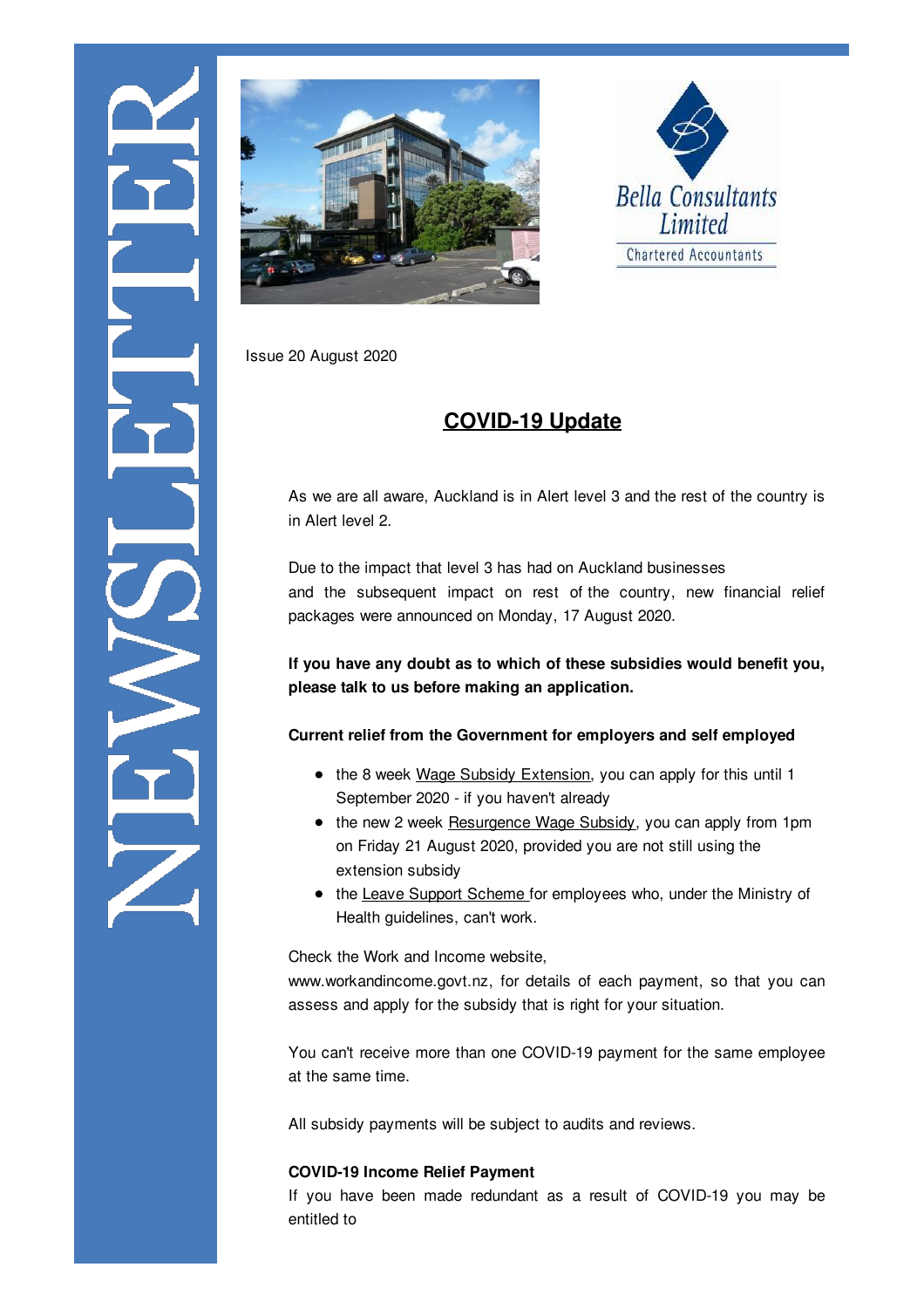- up to 12 weeks of payments to help with living costs
- you cannot receive the Income Relief Payment and a main benefit at the same time, so you need to decide which is better for you.

### **Other matters**

#### **Mortgage repayment holiday**

The Reserve has extended this until 31 March 2021, however, it is up to the individual banks to offer it to customers.

Remember this is not a holiday and making some form of payment is better than nothing.

#### **The Residential Tenancies Amendment Bill 2020**

became law on 11 August 2020. This will affect both tenants and landlords.

#### From 12 August 2020

• rent can only be increased once a year

#### From 11 February 2021

- new termination grounds and notice periods
- changes to the fixed-term tenancies
- tenants may ask to make small changes to the property and landlords must not decline if the change is minor
- tenants may install fibre broadband
- a tenancy agreement must be in writing and retained by the landlord
- Tenancy Tribunal can hear cases and make awards up to \$100,000.00

#### From 11 August 2021

- tenants may withdraw from a tenancy giving two days notice if there is evidence of family violence. If they are the only tenant the tenancy will end
- if a tenant physically assaults the landlord, agent of the landlord, a family member of the landlord or owner and the Police have laid a charge, the landlord can issue a 14 day's notice to terminate the tenancy.
- For more information on this amendment go to https://www.tenancy.govt.nz/about-tenancy-services/news/residentialtenancies-amendment-act-2020-now-in-force/

Finally, traditionally we have always billed in arrears for work done, however, we acknowledge that for some, the thought of an annual bill may seem daunting at this time. We are always looking for ways of making cashflow management easier for all and as tax refunds are now not what they used to be, a payment plan may be more convenient. If this is something you want to consider please email info@bellaconsultants.co.nz and we can provide